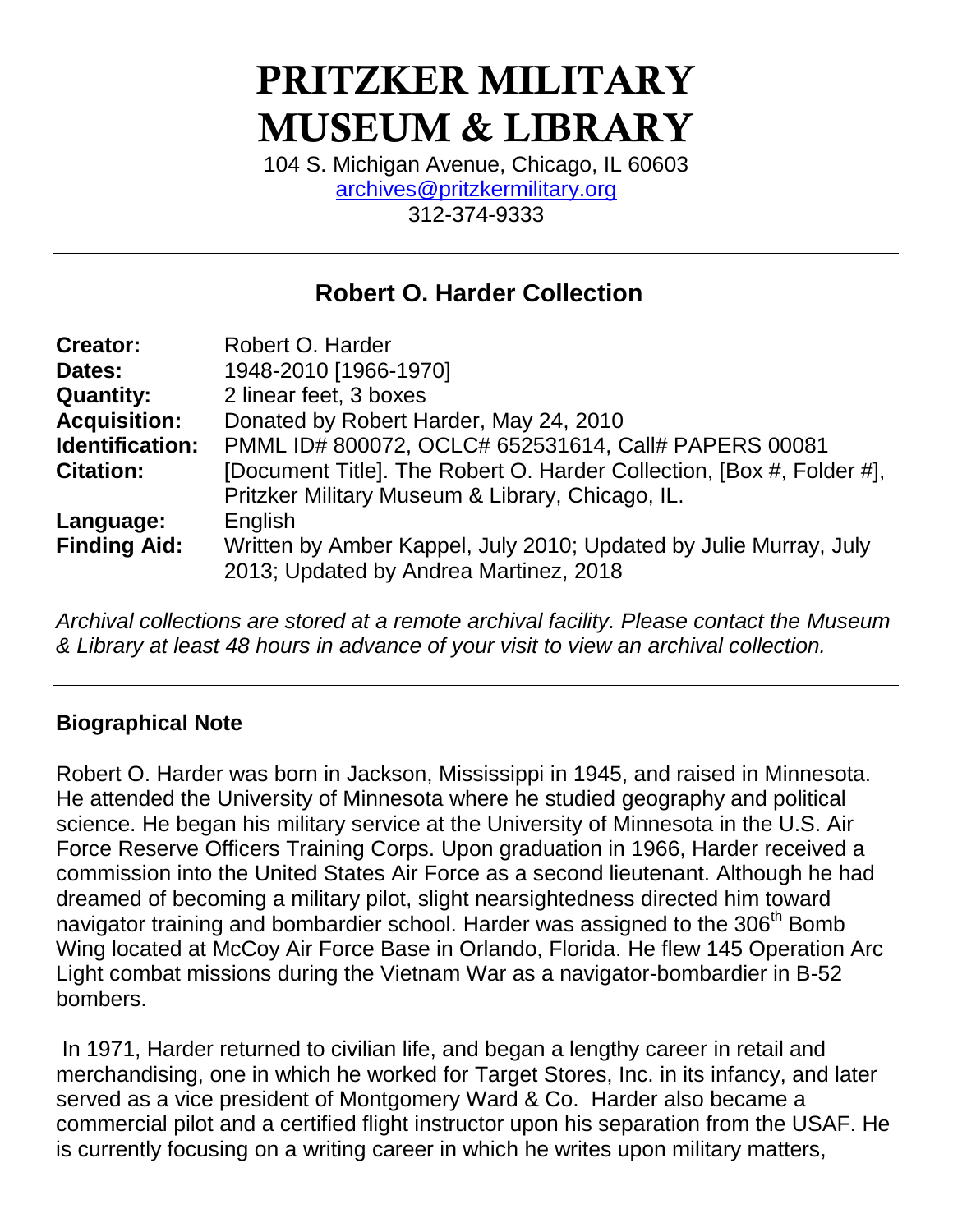American colonial and frontier life. Harder is active in various veteran and historical military societies.

# **Awards**

Air Medal with Six Oak Leaf Clusters Presidential (Air Force) Outstanding Unit Award with Combat "V" Device National Defense Service Medal Vietnam Service Medal Small Arms Marksmanship Ribbon Republic of Vietnam Campaign Medal

# **Scope and Content of the Collection**

The Robert O. Harder Collection consists of a signed copy of *Flying from the Black Hole* by Robert O. Harder, and materials related to his career as a navigatorbombardier in the Air Force. These include navigation maps, flight crew checklists, flight manuals, navigator wings, a periscopic sextant, the headset he wore by during his 145 missions, a shipping cap from a Mark 82 five-hundred pound bomb, and official documents. The collection also includes personal papers related to his family, newspaper clippings, cartoons, and miscellaneous materials as well as photographs and a collection of leaflets dropped by the Japanese on Allied troops during World War II. The collection primarily focuses on Harder's years in the service from 1966 to 1971, but some materials date to the present.

## **Arrangement**

This collections has six series:

## **Series 1: Military Documents 1965-1970, n.d., Box 1**

These records pertain to Harder's career as a navigator-bombardier in the United States Air Force. They include orders, charts, flight manuals, and instructions used during his service. . This series also includes flight crew checklists that were placed in the back of the collection to be separated at a later date. Additional charts and evaluations from his missions can be found in the oversize material series. Items in folders are arranged chronologically.

## **Series 2: Personal Papers 1948, 1968-1970, 2001, 2010, n.d., Box 1**

This series includes papers related to his family including Mamie Nelson, Harder's maternal grandmother who was a Minnesota artist, and Orvis Marcus Nelson who was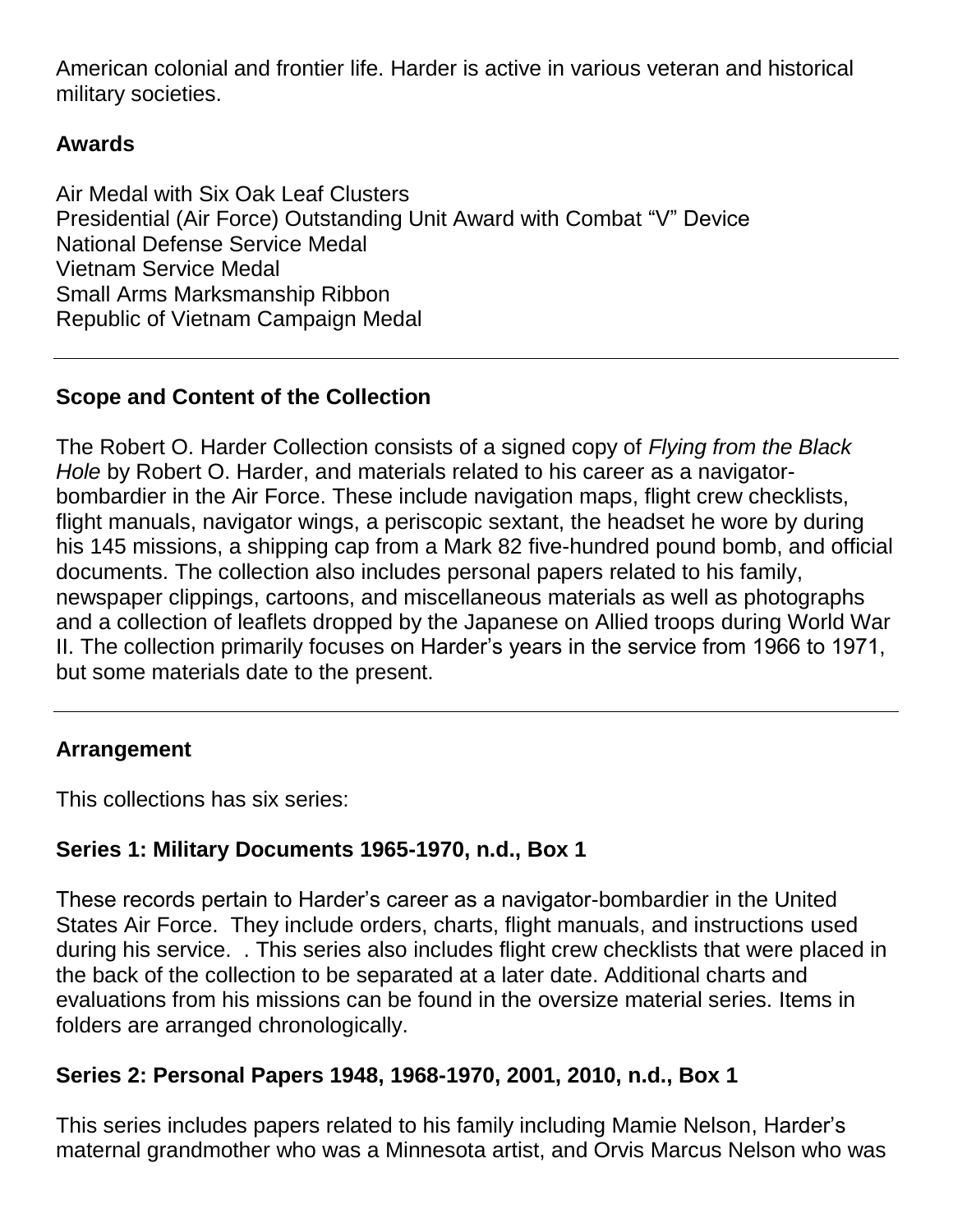the president of Transocean Airlines. This series also includes miscellaneous materials including memorabilia from Vietnam, awards, cartoons, more recent materials regarding the  $306<sup>th</sup>$  Bombardment Wing, and scans of images taken during the Vietnam War. Items in folders are arranged chronologically.

# **Series 3: AV 1966-1970, n.d., Box 1**

This series includes military aerial photographs, personal photographs of Harder during his service in Vietnam, and family photographs. Also included in this series is a CD-Rom of B-52 footage. Items in this series are arranged chronologically.

# **Series 4: USAF Flight Crew materials 1967, 1970, Box 1**

The two objects in this series are USAF Flight Crew checklists for B-52 C and D Navigators. These are abbreviated instructions are "Conventional Munitions Preparation for Release."

# **Series 5: Oversize materials 1968-1970, n.d., Box 2**

This series holds a variety of materials including Japanese Propaganda Leaflets which were collected by Harder's mother during World War II, newspaper clippings from military newspapers and articles regarding B-52s and Vietnam, and military documents regarding Harder's flight logs. These materials are related to the items found in the Military Series and Personal Paper series however, given their size have been removed to a larger box for better storage. Items in the folders are arranged chronologically.

## **Series 6: Maps n.d., Box 2**

This series includes military maps and charts used during Harder's service as a navigator-bombardier. They should be separated from the collection in the future.

## **Rights**

All other rights are held by the author or publisher. Users assume responsibility for following copyright laws as established by US Code Title 17.

## **Related Collections**

Lt. Col. Robert C. Peithman Collection Franz Altschuler/Henry Altschuler Collection Robert Luchs Collection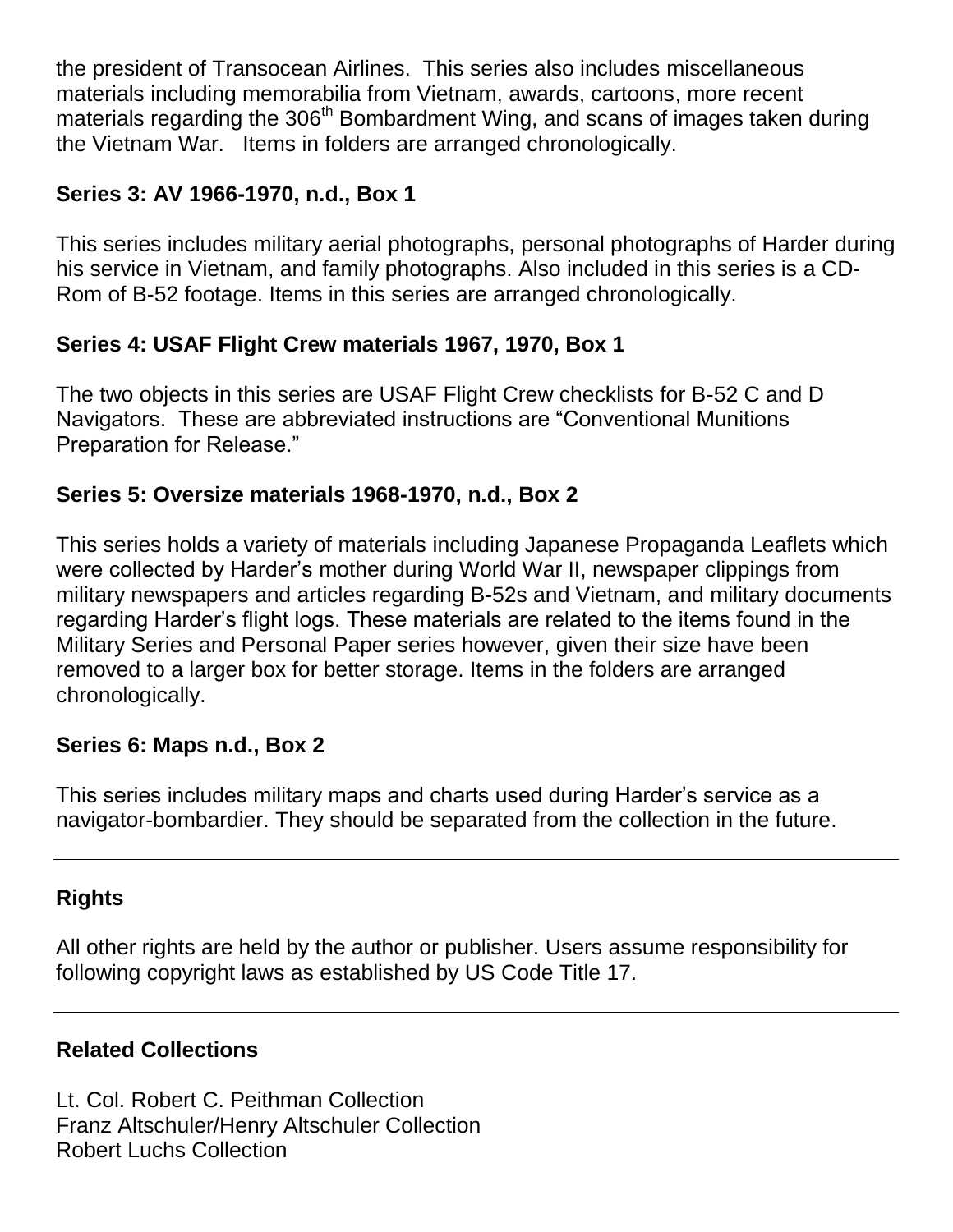# **Separations**

| <b>Item ID</b> | <b>Call Number</b> | <b>Description</b>                                                                    | <b>Location</b> | Date |
|----------------|--------------------|---------------------------------------------------------------------------------------|-----------------|------|
| 800072001      | 00923              | Periscopic aircraft sextant in<br>protective case                                     | <b>ARCHIVES</b> |      |
| 800072002      | 00924              | Air navigation computer type<br>MB-4A in vinyl sleeve                                 | <b>ARCHIVES</b> |      |
| 800072003      | 00925              | Air navigation plotter in vinyl<br>sleeve                                             | <b>ARCHIVES</b> |      |
| 800072004      | 00926              | Shipping cap from Mark 82 500<br>Ib bomb                                              | <b>ARCHIVES</b> |      |
| 800072005      | 00927              | Standard grey headset, USAF<br><b>Strategic Air Command</b>                           | <b>ARCHIVES</b> |      |
| 800072006      | 00928              | 367th Bombardment Squadron<br>shoulder sleeve insignia patch in<br>frame              | <b>ARCHIVES</b> |      |
| 800072007      | 00929              | 306th Bomb Wing "Abundance<br>of Strength" shoulder sleeve<br>insignia patch in frame | <b>ARCHIVES</b> |      |
| 800072008      | 00930              | Vietnam 100 Missions B-52<br>patch in frame                                           | <b>ARCHIVES</b> |      |
| 800072009      | 00931              | <b>Strategic Air Command shoulder</b><br>sleeve insignia patch, replica               | <b>ARCHIVES</b> |      |
| 800072010      | 00932              | 367th Bombardment Squadron<br>baseball cap, red                                       | <b>ARCHIVES</b> |      |
| 800072011      | 00933              | Captain insignia pins, USAF                                                           | <b>ARCHIVES</b> |      |
| 800072012      |                    | Captain insignia pins, USAF                                                           | <b>ARCHIVES</b> |      |
| 800072013      | 00934              | Bombardier breast insignia<br>badge                                                   | <b>ARCHIVES</b> |      |
| 800072014      | 00935              | Stopwatch, Breitling Geneve in                                                        | <b>ARCHIVES</b> |      |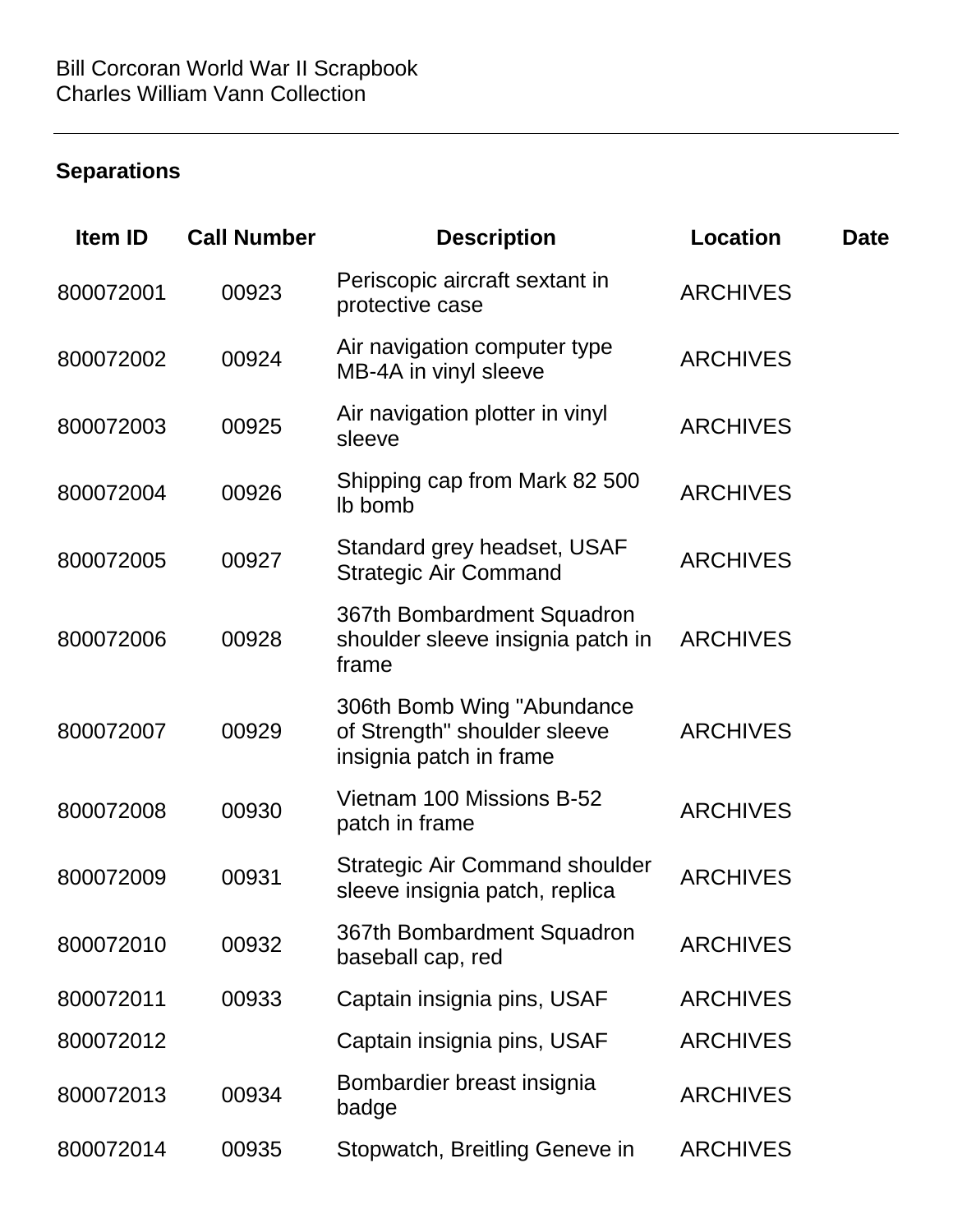|           |             | original box                                                                         |                           |                           |
|-----------|-------------|--------------------------------------------------------------------------------------|---------------------------|---------------------------|
| 800072015 |             | Money Clip, sterling silver                                                          | <b>ARCHIVES</b>           |                           |
| 800072016 |             | Compass draftsmen tool                                                               | <b>ARCHIVES</b>           |                           |
| 119388    | D55588.H384 | Flying From the Black Hole: the<br>B52 Bombardiers of Vietnam by<br>Robert O. Harder | Library                   |                           |
| 800072098 |             | "Bravo 293"                                                                          | Photographs<br>Collection | October<br>27, 1968       |
| 800072099 |             | "Charlie-191 Tancell"                                                                | Photographs<br>Collection | <b>January</b><br>3, 1969 |
| 800072100 |             | "Charlie 606"                                                                        | Photographs<br>Collection | February<br>9, 1969       |
| 800072101 |             | Harder accepting his diploma<br>from V.P. Hubert H. Humphrey                         | Photographs<br>Collection | 1966                      |
| 800072102 |             | Harder in cockpit                                                                    | Photographs<br>Collection | 1968                      |
| 800072103 |             | Harder in red cap                                                                    | Photographs<br>Collection | 1968                      |
| 800072104 |             | Harder with headset on                                                               | Photographs<br>Collection | 1968                      |
| 800072105 |             | McCoy AFB, 306th Bomb Wing<br>Crew E-30 (Harder is bottom<br>right)                  | Photographs<br>Collection | 1968                      |
| 800072106 |             | <b>ID</b> photo                                                                      | Photographs<br>Collection | October-<br>68            |
| 800072107 |             | ID photo profile                                                                     | Photographs<br>Collection | October<br>1, 1968        |
| 800072108 |             | Captain Robert Harder receiving<br>award from Col. Walter Kamp                       | Photographs<br>Collection | December<br>14, 1969      |
| 800072109 |             | "1Lt. Bandy-EWO-Inspecting<br>Flare Dispense, etc. Mean "47<br>section"              | Photographs<br>Collection | n.d.                      |
| 800072110 |             | "1Lt Harder-On FOD detail                                                            | Photographs               | n.d.                      |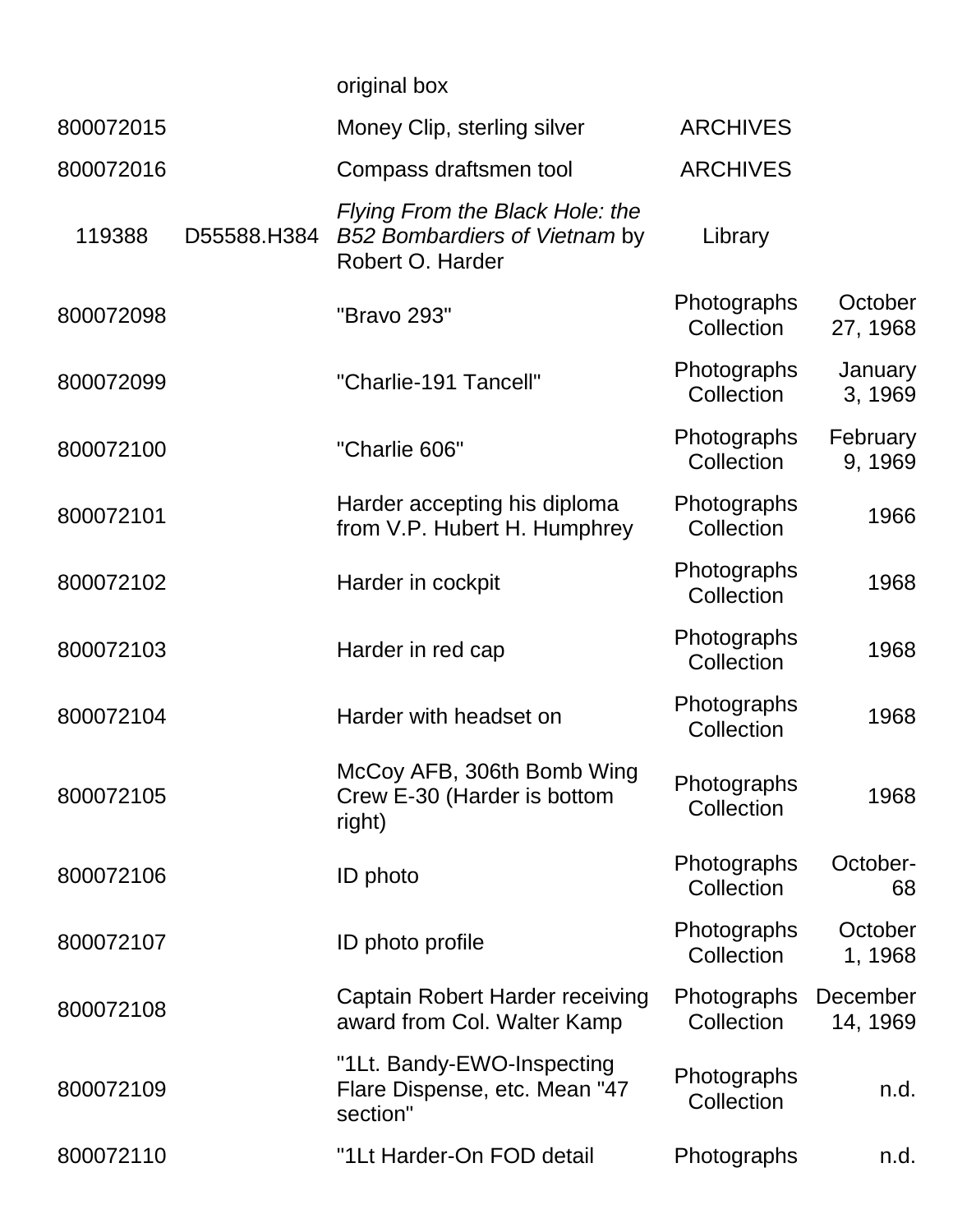|           | (Inspect Slimways for foreign<br>object damage)                                  | Collection                |      |
|-----------|----------------------------------------------------------------------------------|---------------------------|------|
| 800072111 | "1st Lt. Robert O. Harder McCoy<br>Crew E-30 War"                                | Photographs<br>Collection | n.d. |
| 800072112 | "B-52D-untapao"                                                                  | Photographs<br>Collection | n.d. |
| 800072113 | "Captain Bobby Long-Radar<br>Navigator-Crew-30 McCoy AFB"                        | Photographs<br>Collection | n.d. |
| 800072114 | "Long & Harder-Clowning<br>around on a "deadhead" back to<br>Anderson AFB, Guam" | Photographs<br>Collection | n.d. |
| 800072115 | "Long-RN position-note 'tracking<br>handle' near right-hand"                     | Photographs<br>Collection | n.d. |
| 800072116 | "McCoy Crew E-30-See large<br>photo for names"                                   | Photographs<br>Collection | n.d. |
| 800072117 | "M/Sgt. Calum Storms-McCoy E-<br>30 Tail-Guam"                                   | Photographs<br>Collection | n.d. |
| 800072118 | "M/Sgt. Storus"                                                                  | Photographs<br>Collection | n.d. |
| 800072119 | Robert O. Harder-preflighting<br>750 LH external Bombs B-52D"                    | Photographs<br>Collection | n.d. |
| 800072120 | "U-Tapao A-B-Loading "clip-in"<br>assembles (3) 28 Bomb Racks-<br>Internal"      | Photographs<br>Collection | n.d. |
| 800072121 | "U-Tapao enlisted "hooches"                                                      | Photographs<br>Collection | n.d. |
| 800072122 | Myrtle B. Harder with daughter<br>Carol                                          | Photographs<br>Collection | 1968 |
| 800072123 | Robert H. Harder (L) and Robert<br>$O.$ Harder $(R.)$                            | Photographs<br>Collection | 1968 |
| 800072124 | Harder at McCoy AFB in<br>Orlando, FL                                            | Photographs<br>Collection | 1970 |
| 800072125 | Harder                                                                           | Photographs               | n.d. |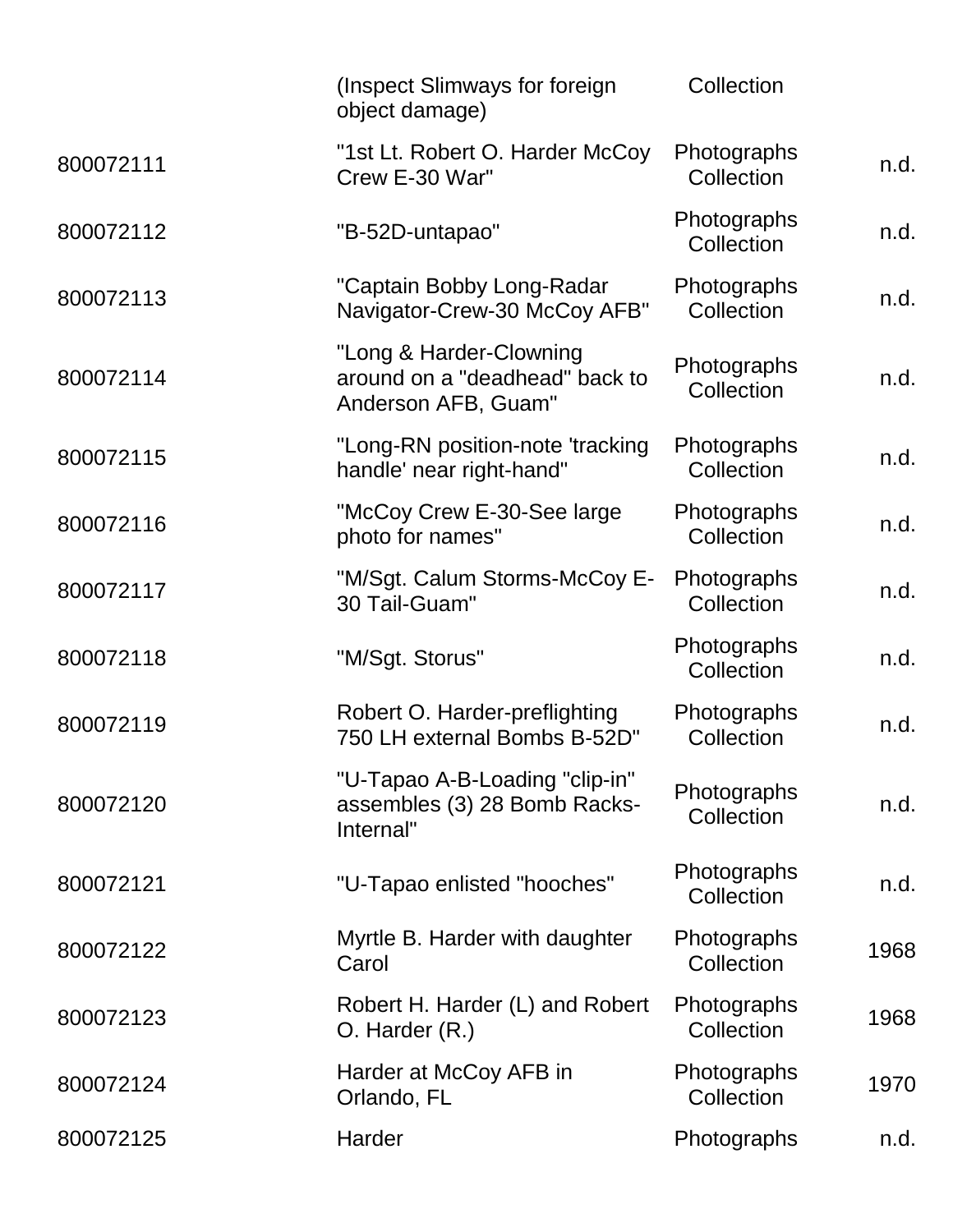# **Key Subjects**

This collection is indexed under the following headings in the Library's online catalog. Researchers interested in materials about related topics, persons, or places should search the catalog using these subject headings.

## **Names**

Harder, Robert

#### **Subjects**

Bombardiers, United States, Biography Operation Arc Light, 1965-1973 United States, Air Force, Bombardment Wing, 306<sup>th</sup> United States, Air Force Vietnam War, 1961-1975

## **Container List**

|   | <b>Box Folder</b> | Item ID# | <b>Title</b>                                        | <b>Dates</b>         |
|---|-------------------|----------|-----------------------------------------------------|----------------------|
|   |                   |          | <b>Series 1: Military Documents</b>                 | 1965-1970,<br>n.d.   |
| 1 | 1                 |          | <b>B-52D Flight Data/Forms</b>                      | 1968-1969            |
|   |                   |          | 800072017 Weather Cover Sheet                       | December<br>23, 1968 |
|   |                   |          | 800072018 Weight and Balance Clearance Form F       | September 5,<br>1969 |
|   |                   |          | 800072019 General Purpose CMF/CSF Form              | November 3,<br>1969  |
|   |                   |          | 800072020 Pilot Flight Progress Chart-Briefed Spare | November 3,<br>1969  |
|   |                   |          | 800072021 Planned Fuel Considerations               | November 3,<br>1969  |
|   |                   |          | 800072022 Unidentified chart                        | November 3,<br>1969  |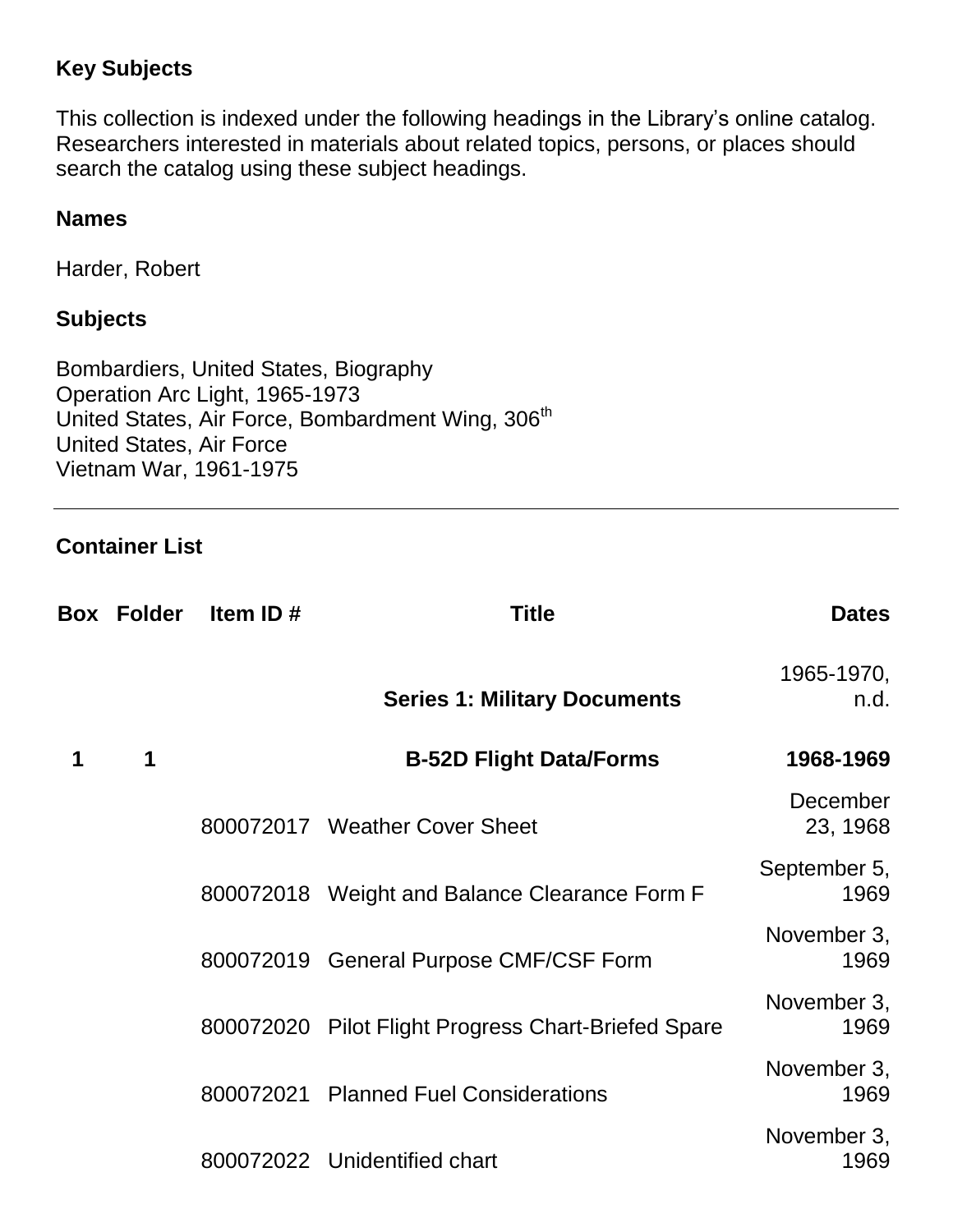|             |           | 800072023 Aircraft Flight Data Record                                         | December<br>14, 1969        |
|-------------|-----------|-------------------------------------------------------------------------------|-----------------------------|
| $\mathbf 2$ |           | <b>Celestial Navigation/Periscopic Sextant</b><br>info                        | n.d.                        |
|             |           | 800072024 Celestial Precomputation blank forms                                | n.d.                        |
|             | 800072025 | <b>Celestial Precomputation form</b><br>(Photocopy)                           | n.d.                        |
|             |           | 800072026 Daily Page from Air Almanac (photocopy)                             | n.d.                        |
|             | 800072027 | <b>Excerpt from Instruction Manual</b><br>(Photocopy)                         | n.d.                        |
|             | 800072028 | Explanation of basic navigation<br>procedures (photocopy)                     | n.d.                        |
|             |           | 800072029 Example of Celestial Plots                                          | n.d.                        |
| 3           |           | <b>Military Orders</b>                                                        | 1965-1970,<br>n.d.          |
|             | 800072030 | Special Order: T-1730 transfer to Lincoln<br>AFB, Nebraska                    | April 27, 1965              |
|             | 800072031 | Special Order: AD-804 Appointment to<br><b>Second Lieutenant</b>              | May 19, 1966                |
|             |           | 800072032 Appointment in the Regular Air Force                                | May 24, 1966                |
|             | 800072033 | <b>Aeronautical Order 46 Awarded</b><br>aeronautical rating of Navigator      | May 5, 1967                 |
|             | 800072034 | Special Orders G-12 awarded the Small<br>Arms Expert Marksmanship Ribbon      | May 17, 1967                |
|             | 800072035 | Permanent Change of Station Order-<br>Military                                | <b>November</b><br>14, 1967 |
|             | 800072036 | Assignment to McCoy AFB, Florida                                              | April 1, 1968               |
|             | 800072037 | Special Order T-2263 transfer to<br><b>Operational Deployment</b>             | September<br>23, 1968       |
|             | 800072038 | <b>Request and Authorization for Temporary</b><br><b>Duty-Second Tour Sea</b> | September<br>17, 1969       |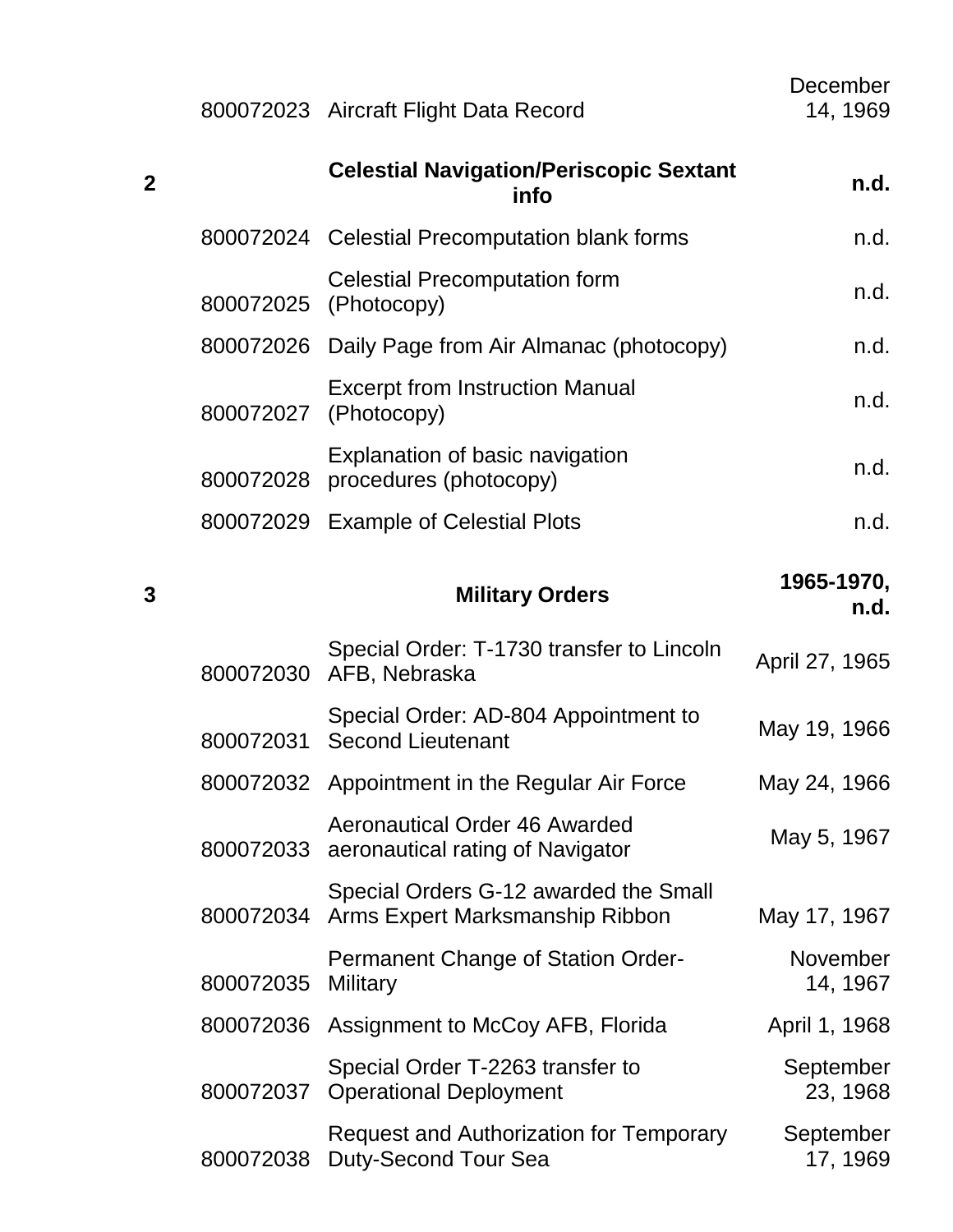|   | 800072039 | Special Order GB-671 Air Force<br><b>Outstanding Unit Award</b>      | September<br>22, 1969 |
|---|-----------|----------------------------------------------------------------------|-----------------------|
|   |           | 800072040 Special Order G-97 Air Medal award                         | May 28, 1970          |
|   | 800072041 | Special Order MA-84 Designated<br>instructor                         | August 20,<br>1970    |
|   |           | 800072042 Record of Discharge                                        | December<br>19, 1970  |
|   |           | 800072043 Navigator-Observer wings explanation                       | n.d.                  |
| 4 |           | <b>Navigation and Bombing Procedures</b>                             | n.d.                  |
|   |           | 800072044 An example of how "AN" worked                              | n.d.                  |
|   |           | 800072045 The "AN"/RDF Loop Antenna (photocopy(                      | n.d.                  |
|   | 800072046 | B-29 Example-Same principles with B-52<br>(photocopy)                | n.d.                  |
|   | 800072047 | <b>Ballistic Calculation Used on a Radar</b><br>Synchronous Bomb Run | n.d.                  |
|   | 800072048 | "The Basics of Latitude and Longitude"<br>photocopy                  | n.d.                  |
|   |           | 800072049  Falcon Code                                               | n.d.                  |
|   | 800072050 | Headings & Courses (photocopy)                                       | n.d.                  |
|   | 800072051 | Navigator checking the radar-navigator's<br>instruments (photocopy)  | n.d.                  |
|   | 800072052 | Radar Mapping (photocopy)                                            | n.d.                  |
|   | 800072053 | Secondary Target profile (photocopy)                                 | n.d.                  |
|   | 800072054 | <b>Strategic Air Command</b>                                         | n.d.                  |
|   |           | 800072055 Target predictions                                         | n.d.                  |
|   |           | 800072056 World War II Radio-Aided Bombing                           | n.d.                  |
|   |           |                                                                      |                       |

| <b>Operational Supplement T.O. 1-1C-1-</b> | 1968 (1969) |
|--------------------------------------------|-------------|
| 5S-20                                      |             |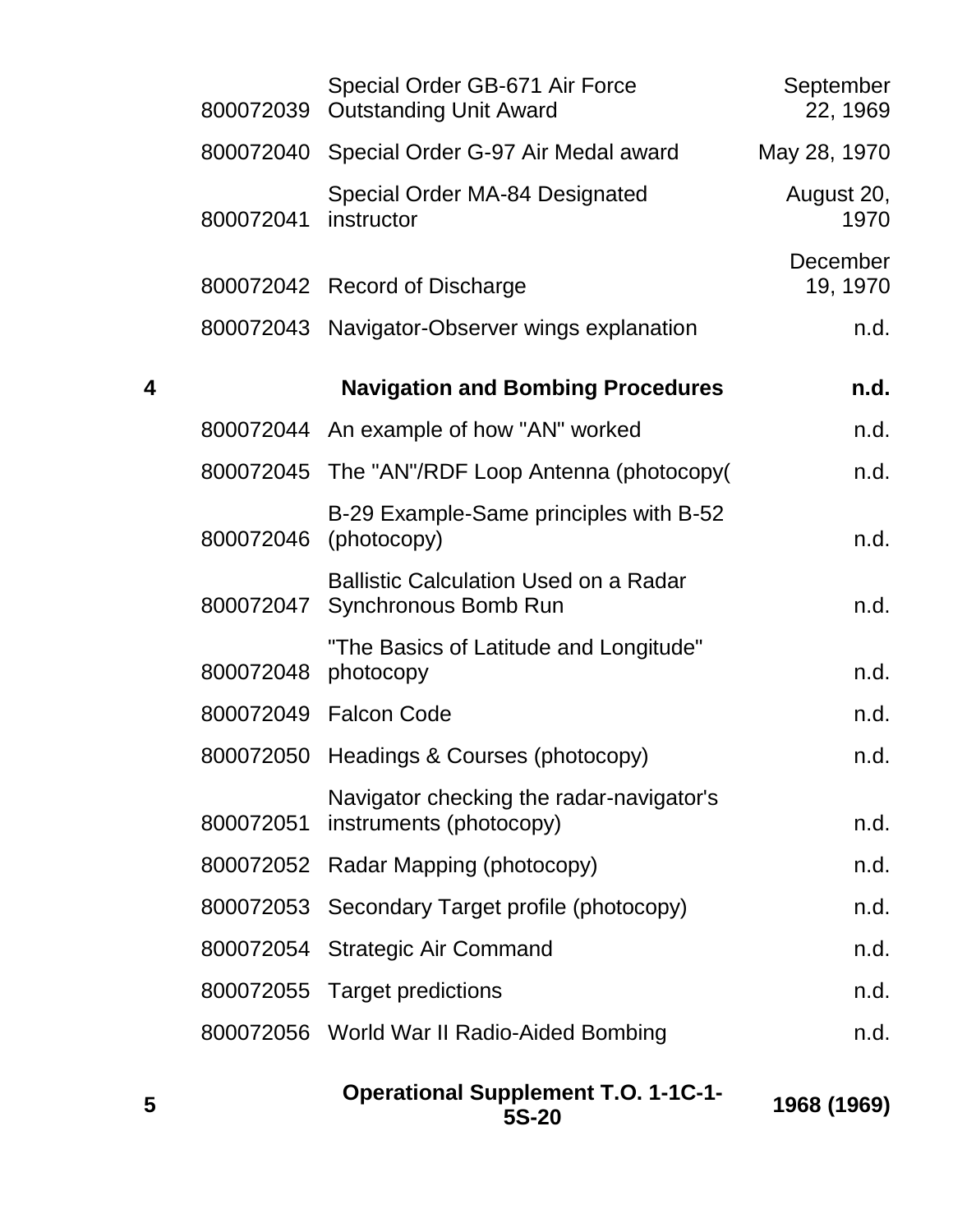| 12 |           | <b>Mamie Nelson</b>                                                 | n.d.                                     |
|----|-----------|---------------------------------------------------------------------|------------------------------------------|
|    |           | <b>Series 2: Personal Papers</b>                                    | 1948, 1968-<br>1970, 2001,<br>2010, n.d. |
|    | 800072068 | Letter to men being discharged<br>(photocopy)                       | n.d.                                     |
|    |           | 800072067 Leaflets Dropped in R.V.N.                                | n.d.                                     |
| 11 |           | <b>Miscellaneous</b>                                                | n.d.                                     |
|    |           | "The Standard Seven Hundred-Fifty<br>800072066 Pounder" (photocopy) | n.d.                                     |
|    |           | 800072065 SA-2 Guideline SAM                                        | n.d.                                     |
|    |           | 800072064 Photo collage (photocopy)                                 | n.d.                                     |
|    |           | 800072063 "Nose Fuzes" (photocopy)                                  | n.d.                                     |
|    |           | 800072062 Configurations 3B-1 and 3B-2 (photocopy)                  | n.d.                                     |
| 10 |           | <b>Miscellaneous Instructions</b>                                   | n.d.                                     |
| 9  | 800072061 | Military Diagram/Instructions T.O. 1B-<br>52C-1 (photocopies)       | n.d.                                     |
|    |           | 800072060 Flight Manual T.O. 1-1C-1                                 | December 1,<br>1969                      |
| 8  |           | Operational Supplement T.O. 1-1C-1S-6                               | January 14,<br>1970                      |
| 7  | 800072059 | Radar Navigator's/Navigator's Manual<br>T.O. 1B-52C-1-1-1           | December 1,<br>1969                      |
| 6  | 800072058 | Military: Radar Navigator's/Navigator's<br>Manual T.O. 1B-52C-1-1-2 | August 5,<br>1969                        |
|    |           | 800072057 Flight Manual T.O. 1-1C-1-5                               | December 1,<br>1969                      |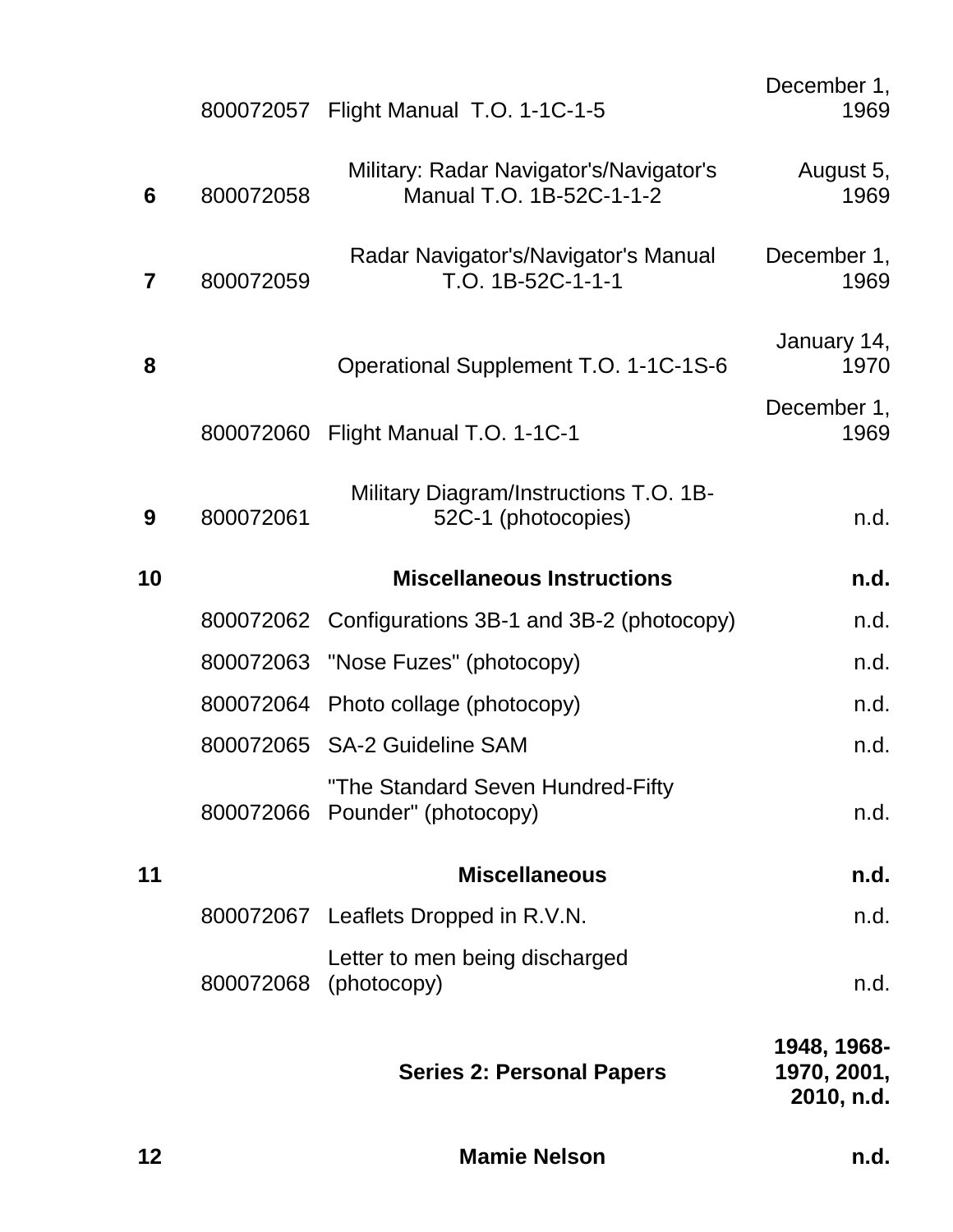800072069 Art brochure n.d.

| 13 |           | <b>Transocean Airline (TAL)</b>                                                                            | 1948, n.d.          |
|----|-----------|------------------------------------------------------------------------------------------------------------|---------------------|
|    |           | 800072070 Entry Permit for Mamie Nelson for Japan                                                          | March 7,<br>1948    |
|    | 800072071 | "Folded Wings: a History of Transocean<br>Air Lines" article (photocopy)                                   | n.d.                |
|    |           | Newsclipping "TAL's Pilot-President Here<br>with Wife, Mother on Global Air Tour"<br>800072072 (photocopy) | n.d.                |
| 14 |           | Vietnam Memorabilia                                                                                        | n.d.                |
|    |           | 800072073 Johny's Gems                                                                                     | n.d.                |
|    |           | 800072074 Tommy's Gems                                                                                     | n.d.                |
| 15 |           | <b>Miscellaneous</b>                                                                                       | 2001, 2010,<br>n.d. |
|    |           | 800072075 B-52 Bomb Station                                                                                | 1950s               |
|    |           | 800072076 History of 306th Bombardment Wing                                                                | 2001                |
|    |           | 800072077 Aviation art "The 12/26/1972 Raid"                                                               | 2010                |
|    |           | 800072078 LILAC02 Hanoi Rail Yards, 1972                                                                   | 2010                |
|    |           | 800072079 "From the Archives: Highlights from 1946"                                                        | June 9, 2010        |
|    | 800072080 | Award of Honor with drawing of Mirror<br>Lake                                                              | n.d.                |
|    |           | 800072081 "Be Sure and Acourate"                                                                           | n.d.                |
|    |           | 800072082 Cartoons: "Ever Seen a Chicken"                                                                  | n.d.                |
|    |           | 800072083 Cartoons: "I Wonder How" (2 copies)                                                              | n.d.                |
|    |           | 800072084 Cartoons: Man in the woods                                                                       | n.d.                |
|    |           | 800072085 Cartoons: "Patience, My Ass!"                                                                    | n.d.                |
|    |           | 800072086 Cartoons: "Somebody Help the I.N"                                                                | n.d.                |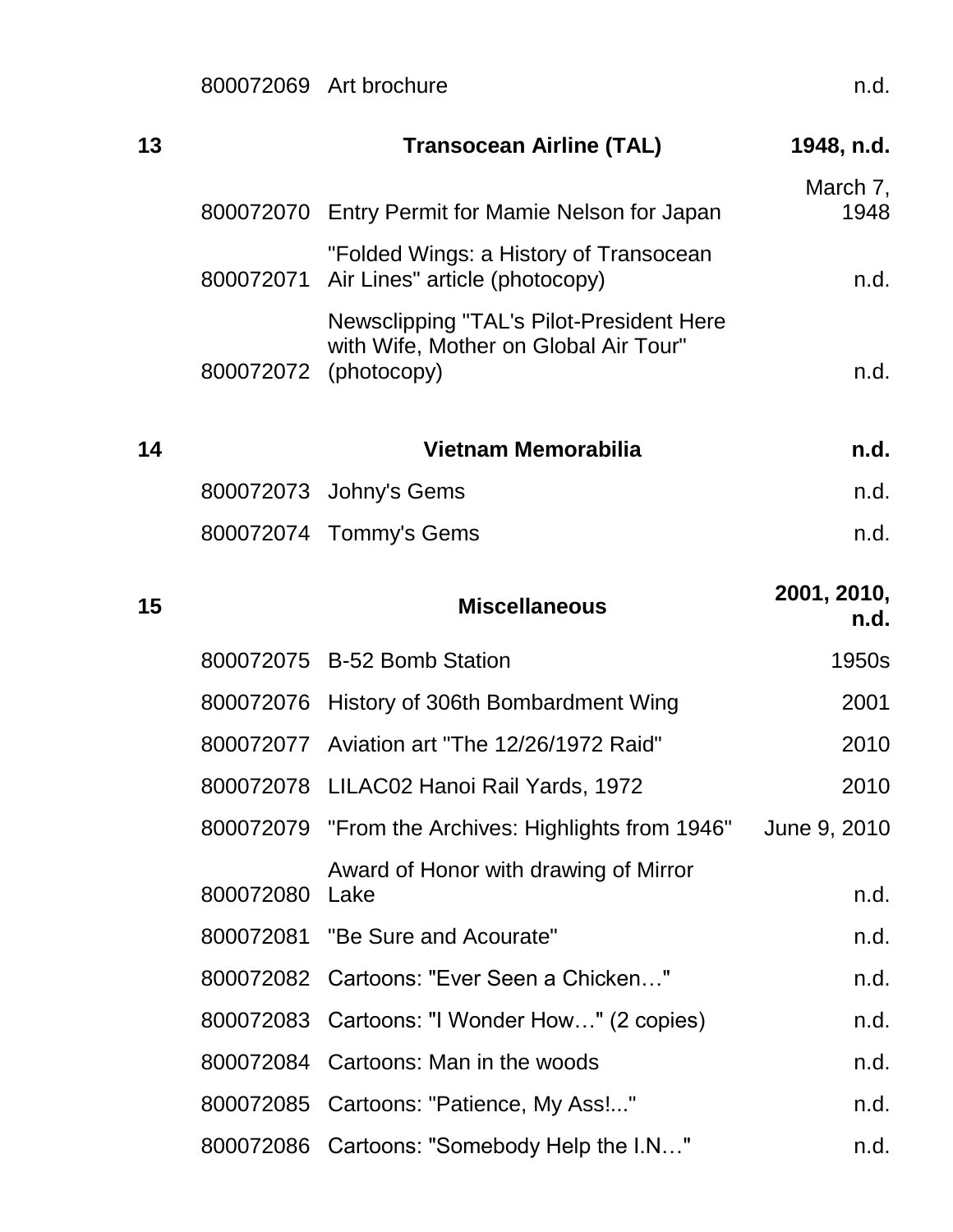|   |    |                    | 800072087 Cartoons: "What gives you the idea"                                        | n.d.               |
|---|----|--------------------|--------------------------------------------------------------------------------------|--------------------|
|   |    |                    | 800072088 Certificate of Honor                                                       | n.d.               |
|   |    |                    | 800072089 Map from: "A View From the Ruck"                                           | n.d.               |
|   |    |                    | 800072090 Map from: "Flying from the Black Hole"                                     | n.d.               |
|   |    | 800072091          | <b>Ritkin County Minnesota Award of Honor</b><br>with drawing in Blossom Time        | n.d.               |
|   |    |                    | <b>Ritkin County Minnesota Award of Honor</b><br>800072092 with drawing of MacArthur | n.d.               |
|   | 16 |                    | <b>Images</b>                                                                        | n.d.               |
|   |    |                    | 800072093 "Clip in Assembly"                                                         | n.d.               |
|   |    | 800072094 Controls |                                                                                      | n.d.               |
|   |    |                    | 800072095 Instruments                                                                | n.d.               |
|   |    |                    | 800072096 Pilot in cockpit                                                           | n.d.               |
|   |    |                    | 800072097 Plane over water                                                           | n.d.               |
|   |    |                    | Series 3: AV                                                                         | 1966-1970,<br>n.d. |
|   |    |                    | CD-Rom                                                                               | n.d.               |
|   | 20 |                    | 800072126 Robert O. Harder B-52 Footage                                              | n.d.               |
|   |    |                    | <b>Series 4: USAF Flight Crew materials</b>                                          | 1967, 1970         |
|   | 21 |                    | 800072127 Crew Check List                                                            | 1967               |
|   | 22 |                    | 800072128 Crew Check List (Nuclear)                                                  | 1970               |
|   |    |                    | <b>Series 5: Oversize materials</b>                                                  | 1968-1970,<br>n.d. |
| 2 |    |                    | <b>Japanese Propaganda Leaflets</b>                                                  | n.d.               |
|   |    |                    | 800072129 "Red Beret"                                                                | n.d.               |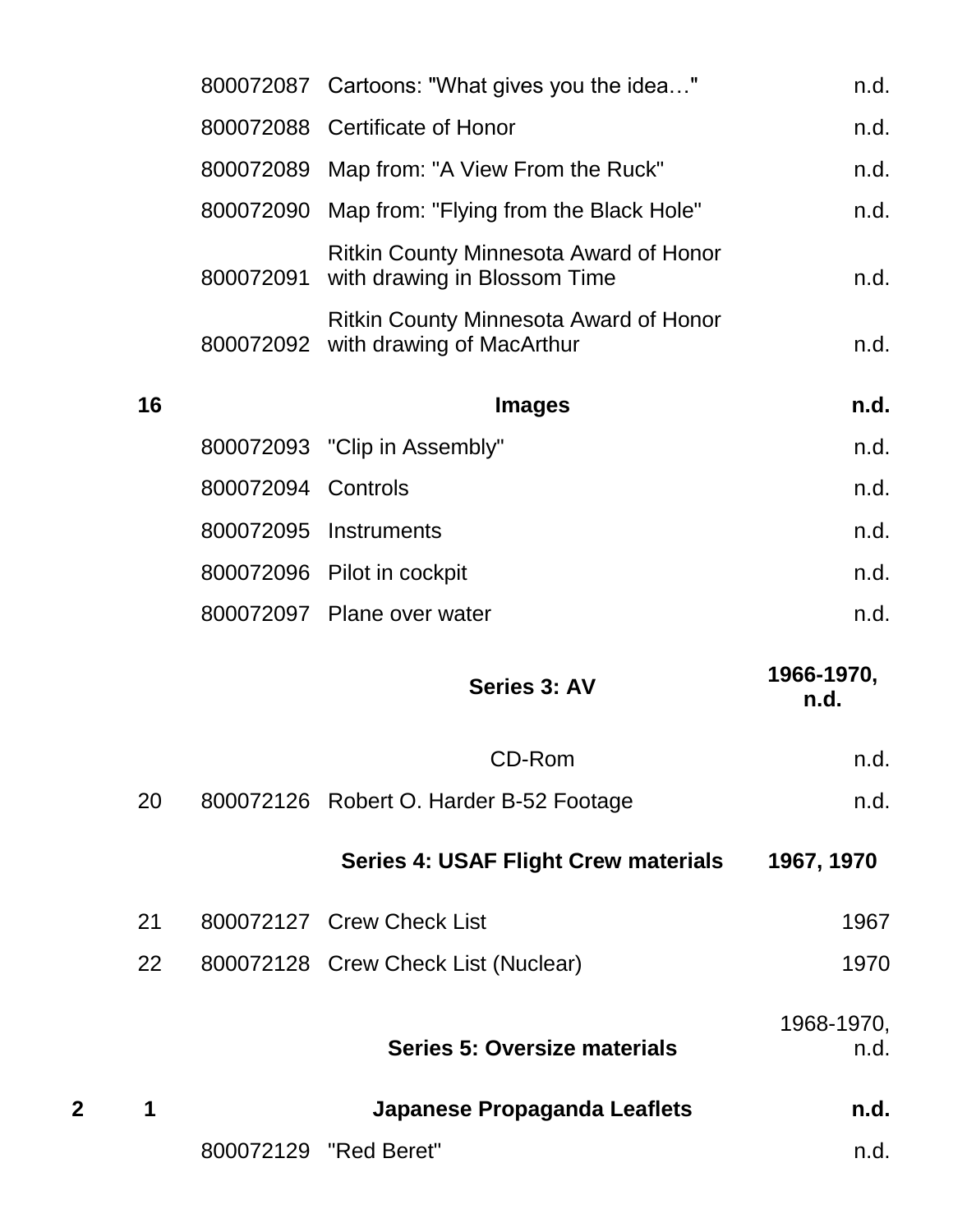| 800072130 "You Above all Men" | n.d. |
|-------------------------------|------|
| 800072131 "Jilted, Re-Jilted" | n.d. |
| 800072132 "The Unknown"       | n.d. |
| 800072133 "Australia Screams" | n.d. |

# **2 Military: J.N. Chart/Log 1968**

|                     | 800072134 Mission Flight Plan                     | $1-Apr-68$  |
|---------------------|---------------------------------------------------|-------------|
|                     | 800072135 Mission Flight Plan                     | $2$ -May-68 |
| 800072136 Worksheet | <b>B-52 Terrain Avoidance Calibration</b>         | n.d.        |
|                     | 800072137 High Altitude Ballistic Calculator      | n.d.        |
|                     | 800072138 Low Level Bomb Run Ballistic Calculator | n.d.        |

| 3 |                   | <b>Newspapers and Clippings</b>                                       | 1968-1970,<br>n.d.   |
|---|-------------------|-----------------------------------------------------------------------|----------------------|
|   |                   |                                                                       |                      |
|   |                   | "Yara goes to Tokyo to talk About B52s,<br>800072139    Feb.4 Strike" | n.d.                 |
|   |                   | 800072140 "Explains B52 Situation"                                    | n.d.                 |
|   | 800072141         | B52s Plaster Enemy in Ben Het Support                                 | n.d.                 |
|   | 800072142 cartoon |                                                                       | n.d.                 |
|   |                   | 800072143 "With Sgt. Mike" cartoons                                   | 1968                 |
|   |                   | 800072144 Guam Daily News                                             | October 15,<br>1968  |
|   |                   | 800072145 The Citrus Flyer                                            | November 8,<br>1968  |
|   |                   | 800072146 2 Kadena Crash Victims Flown to Japan                       | November<br>21, 1968 |
|   |                   | 800072147 BAHT Bus-An Experience                                      | December-68          |
|   |                   | 800072148 The Bangkok Post                                            | December<br>19, 1968 |